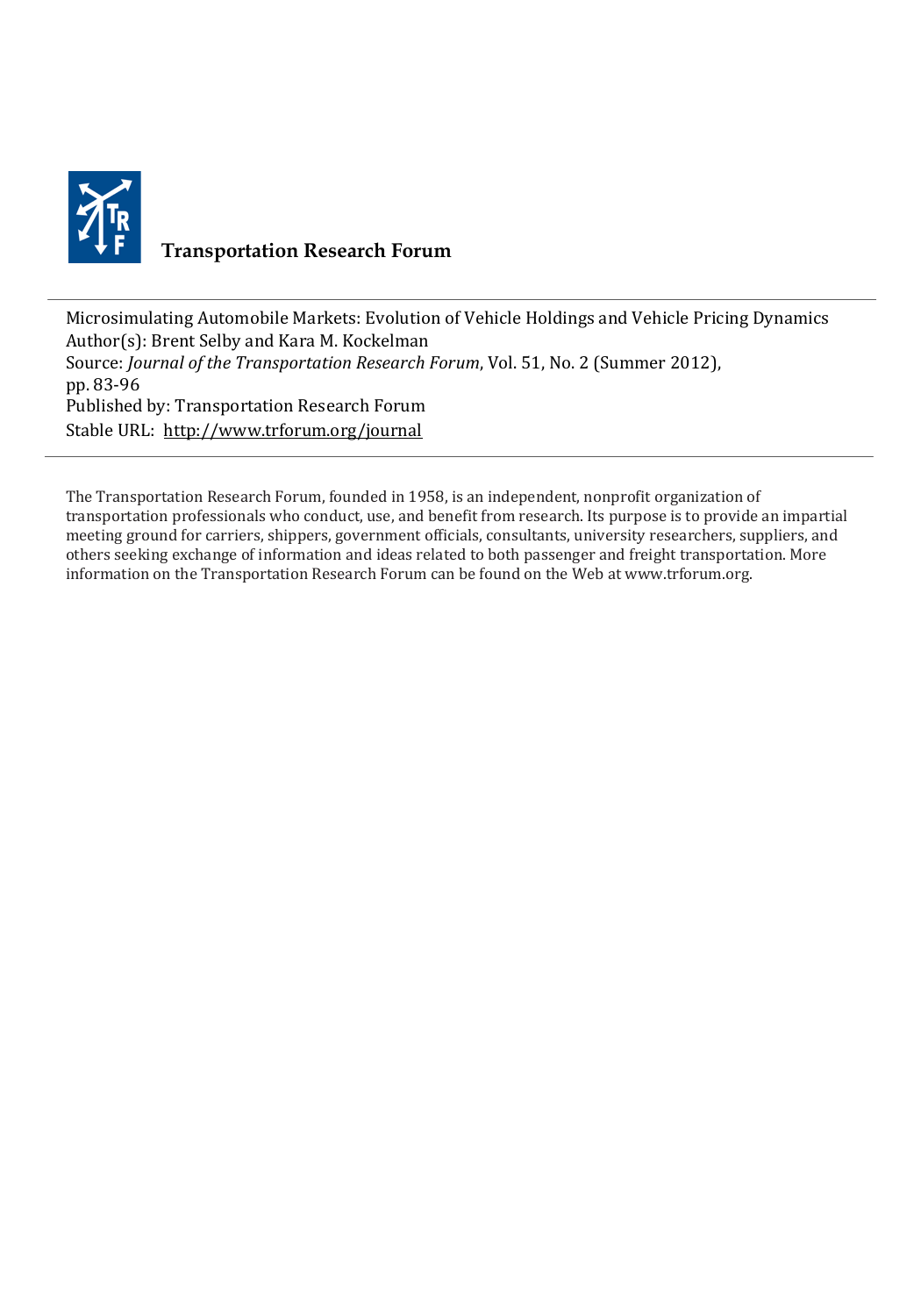# **Microsimulating Automobile Markets: Evolution of Vehicle Holdings and Vehicle Pricing Dynamics**

## **by Brent Selby and Kara M. Kockelman**

*Vehicle ownership decisions are central to estimates of emissions, gas tax revenues, energy security, pavement management, and other concerns. This work combines an auction-style microsimulation of vehicle prices and random-utility-maximizing choices, producing a market model forthe evolution of new and used personal-vehicle fleets. All available vehicles compete directly, with demand, supply, and price signals endogenous to the model. The framework is described, analyzed, and implemented to show its capabilities in predicting outcomes of varying inputs. Application of the model system using Austin, Texas, survey data over a 20-year period highlight the model's flexibility and reasonable response to multiple inputs, as well as potential implementation issues.* 

## **INTRODUCTION**

Automobiles dominate the U.S. transportation landscape. Much effort is put into the design of vehicles and the infrastructure they use, directly and peripherally. To understand and anticipate travel patterns, along with emissions, energy use, and gas tax revenues, transportation engineers and planners model vehicle ownership and use decisions. An appreciation of the near- and long-term effects of demographic, economic, and policy changes on vehicle fleet composition allows for more comprehensive planning. Many state, regional, and local transportation agencies must forecast the air quality, greenhouse gas contributions, and fuel tax implications of an evolving transportation landscape. This paper tackles the simulation of vehicle purchase and re-sale decisions via an auction process among individual households in the market for vehicles (new and used).

If a modeler can identify measurable attributes of consumers and producers that propel the buying, selling, scrappage, and use of cars and trucks, they can predict the choices made at an aggregate or disaggregate level using microsimulation. Several researchers have attempted to do this (e.g., Musti and Kockelman 2011, Mohammadian and Miller 2003, and Berkovec 1985) with varying complexity and scope. This work focuses on the choices made when households are offered the option to buy new or used personal vehicles, and the market clearing achieved by auctiondriven price fluctuations. Previous works either overlook the used-vehicle market completely or depend on some function for price changes due to vehicle aging. This paper makes explicit the role of user preferences in vehicle price fluctuations through a market auction process, without strong assumptions about supply and demand. The model framework is applied with 5,000 U.S. households to illuminate inputs needed and predictive results.

## **LITERATURE REVIEW**

A number of researchers have sought to model automobile markets. The frameworks depend on the analyst purpose as well as available data and computing power. At the core of most model specifications is a logit choice function to simulate consumer purchases. The transaction models can be summed up as follows: "From a utility-maximizing perspective, when the household's net utility gain from transacting exceeds a threshold, a transaction is triggered" (Mohammadian and Miller 2003, p. 99).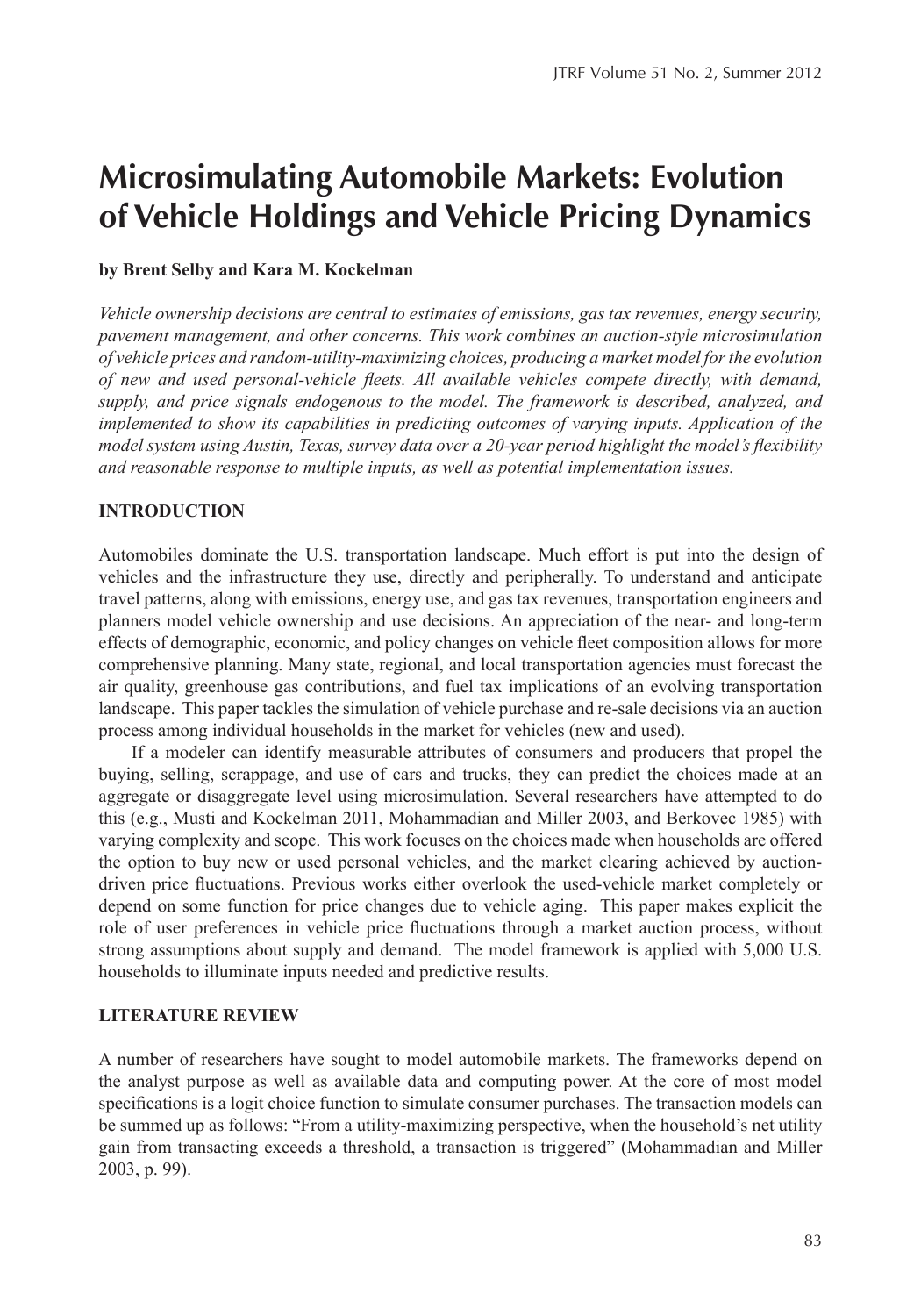Earlier work by Berkovec (1985) allowed an oligopoly of manufacturers to sell to consumers and consumers to sell to each other or to scrappers. Notably, this included a random repair cost function and a market-clearing requirement in each period. Berkovec and Rust (1985) focused on each household's choice to keep or release a vehicle based on holding duration. These are much simpler than later models but laid useful groundwork, while identifying some important issues in model specification. Berkovec's (1985) model achieved market clearing conditions when the supply from manufacturers and current stock matched the demand by consumers and scrappers. To achieve this, he used a simple supply-demand function that adjusted price for each of 13 vehicle types, with demand summed over all consumers. This is the only model found that established market prices. He included devaluation in a vehicle's "expected capital cost," as a function of its current price and the previous model year's current price without consideration of usage or other heterogeneous trends. In Berkovec and Rust (1985), the depreciation is a simple constant (20% fixed, annual), regardless of year or vehicle type.

Musti and Kockelman (2011) and Mohammadian and Miller (2003) are the best examples of robust, recent models of the vehicle market. Musti and Kockelman (2011) simulated households in the Austin, Texas, region, with demographic and residential attributes evolving over time. There were many levels to their model, including population evolution, vehicle ownership, transaction decisions, and vehicle choice and use. The last sub-model also projected greenhouse gas emissions, but that was not part of the market portion of the simulation. Each year every household had to acquire a vehicle, retire a vehicle, or do nothing. The period ended when this was completed. No market clearing price mechanisms were simulated; exogenous prices were given based on current manufacturer suggested retail prices (MSRPs).

Their transaction model quantified the utility of vehicles owned by each household and available new from manufacturers. Vehicle choice relied on a multinomial logit (MNL) model using statedpreference survey results, neglecting past and current holdings. The households were heterogeneous in their attributes (socioeconomic and geographic) as well as their evolution. While their models simulated vehicle use (among the various fleet-evolution and market-focused models described here), they did not consider devaluation and maintenance at all. Conspicuously missing from their model was the buying and selling of *used* vehicles.

Mohammadian and Miller (2003) undertook a similar, MNL-driven simulation with fewer sub-models, but included an option to both release and acquire a vehicle. Used vehicles released by households in their model essentially vanished, and buyers could choose any model year they wanted, with prices given by exogenous market averages. To account for changes in utility as a result of evolving household attributes, the transaction model controlled for up/down changes in household size and number of workers (as opposed to these attributes' absolute numbers), but lacked home-neighborhood, age, and gender information. Mohammadian and Miller's (2003) choice model strongly depended on previous vehicle types and transaction decisions. Interestingly, they found that unobserved preference heterogeneity was not statistically significant after controlling for previous behaviors. This suggests that differences across decision makers may not be practically useful if information about their current and past vehicle holdings is known.

Mueller and de Haan (2009) constructed a bi-level choice model for new vehicles, randomly presenting consumers a subset of choice alternatives. Notably, it contained a Markov process to carry prior-owned-vehicle attributes (by household) over for new-vehicle choice. Esteban (2007) created a model to investigate the fleet effects of scrappage subsidies. She focused on transaction decisions and found that "a subsidy can induce scrappage even if it pays less for a used car than its withoutsubsidy price" (2007, p. 26). Since her work focused on national market dynamics, it provides little insight for household-level microsimulation. Emons and Sheldon (2002) gave a very different perspective in their implementation of a "lemons model," focusing only on vehicle attributes, rather than owner attributes. They predicted inspection failures, representative of car quality, based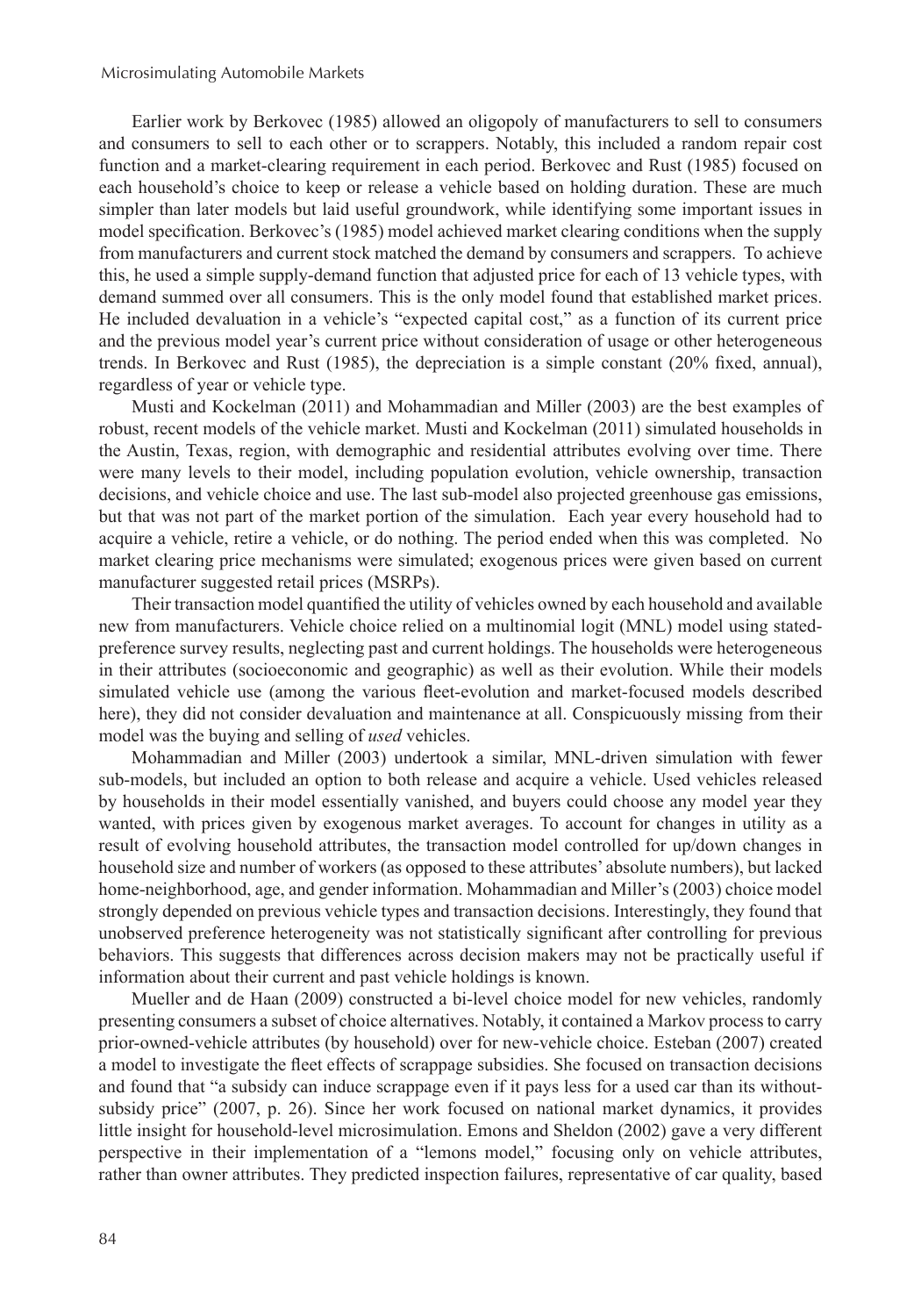on duration of ownership. No studies in the literature appear to integrate this information with microsimulation of consumer choices.

Berry et al. (1995) presented a method for combined empirical analysis of preference functions, cost functions, aggregate consumer attributes, and product characteristics to derive price estimates, quantities, profits, and consumer welfare. They found their model accurately reproduced actual US markets when changing one parameter at a time, ceteris paribus. Though they only used aggregate inputs and outputs, their approach could be used to feed information to a microsimulation model like those previously mentioned.

## **Auction Model Microsimulation**

Though none of these market models used an auction method, such methods have advantages for pricing and vehicle selection. Products are auctioned, as suggested by Cassady (1967), if they have no standard value, such as antiques. Zhou and Kockelman (2011) used auctions to model real estate markets with various agents. If a property received no bids, the price fell by a certain (small) amount; with multiple bids, the price rose (by a similar amount). The bidding ended when each property hit its (pre-set) minimum price, received a single bid, or hit its (pre-set) maximum price (with a winning buyer randomly selected). Properties in high demand from buyers' experience price increases and those with little demand see prices fall. At or below a minimum threshold price, sellers can be assumed to keep their property. This may be described as a type of alternating double auction market. (See "Auctioning and Market Pricing" section of this paper and Sadrieh 1998, and Gibbons 1992 for more on these markets). Unlike Berkovec's (1985) approach, Zhou and Kockelman's (2011) auction did not require aggregate supply and demand equations.

#### **Vehicle Depreciation, Lifespan, and Holding**

Greenspan and Cohen (1999) described an upward trend in vehicle lifespan, with the median age of U.S. personal vehicles just 10 years for 1960 models, and nearly 13 years for 1980 models. DesRosiers (2008) describes heterogeneity in longevity (in Canada) with over 50% of large pickup trucks from 1989 still registered 19 years later, while only 8.2% of subcompacts remain. He shows that the median age for all vehicle types is at least 14 years, with most over 16 years. The 2001 (U.S.) National Household Travel Survey indicates that the average age of vehicles is 8.2 years. National Highway Traffic Safety Administration (Lu 2006) analysis showed that a typical passenger car would travel a lifetime mileage of 152,137 miles, while light trucks would travel 179,954 miles. In terms of holding durations, Emons and Sheldon (2002) found new U.S. vehicles to be held by a household an average period of four to six years.

## **Consumer Preferences and Decision Making**

Three-quarters of respondents in Musti and Kockelman's (2011) survey placed fuel economy in their top three criteria for vehicle selection. However, fuel costs were not statistically significant in the corresponding revealed choice model. (This may be due to sudden changes in fuel price that happened after many of the owned vehicles were purchased.) While Espey and Nair (2005) found the opposite – that consumers did accurately value the savings from lower fuel cost. Bhat et al. (2008) suggested that people value fuel cost less than vehicle purchase cost, but with marginal statistical and practical significance.

Bhat et al. (2008) undertook one of the most comprehensive vehicle-preference studies based on travel surveys in the San Francisco region. They estimated how vehicle type, size, age, and use relate to each owner's socioeconomic attributes, as well as neighborhood attributes and the home's general location within the region. Specifically: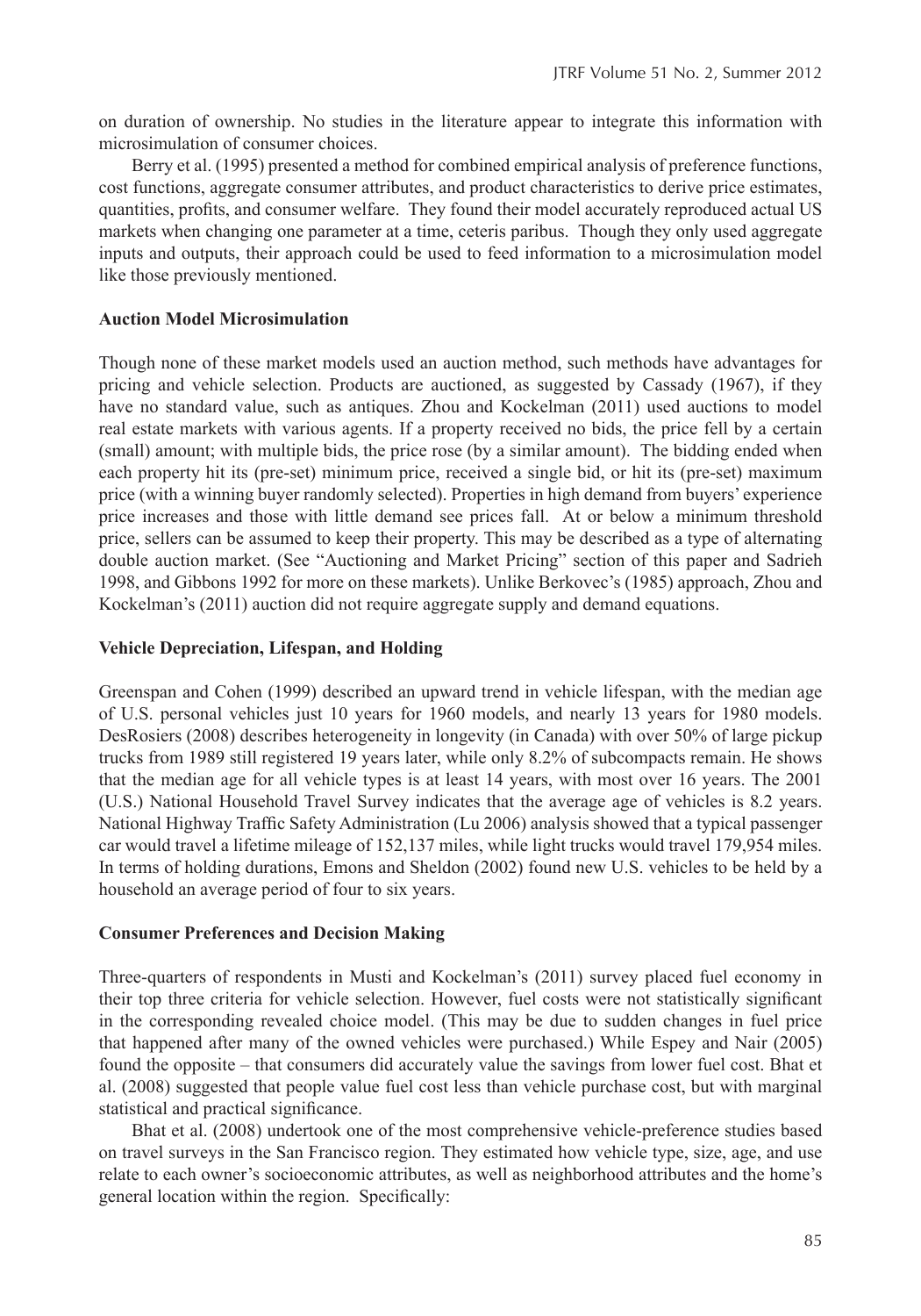- Older people were more likely to have older vehicles, and younger people were more likely to have newer vehicles;
- Households with higher incomes and/or more workers tended to own fewer older vehicles and used less non-motorized transportation;
- Households in higher density, mixed use, and urban areas held fewer trucks and vans;
- Households in neighborhoods with bike lanes used more non-motorized transportation;
- Race and gender affect vehicle holdings and use; and
- In general, less expensive, bigger (by luggage and seating capacities), more powerful, and lower emission vehicles are preferred, ceteris paribus.

Mohammadian and Miller (2003) predicted the "do nothing" (neither buy nor sell) transaction status with much higher accuracy than any other choice. They found that buy and sell transaction choices were not influenced by the same variables. For example, an increase in the number of household workers seemed to induce a purchase or trade but not reduce the chance of a disposal. However, an increase or decrease in household size improved the chances of trading and disposing, respectively, while not affecting the chances of a purchase.

This work builds on these market and discrete choice concepts to provide a new method for simulation of an automobile market. It draws on several specifications from Musti and Kockelman (2011) fleet simulations, incorporating certain beneficial features of Storchmann's (2004) and Kooreman and Haan's (2006) work. It adds an auction strategy for pricing of used cars not yet available in the literature.

## **MODEL SPECIFICATION**

The model used here includes two MNL models in sequence to predict each household's vehicle fleet from year to year. The first is a once-a-year market entrance model to simulate a household's decision to modify or maintain its "fleet" of personal vehicles. This choice model evaluates the probability that a household will choose to retire a vehicle, acquire a vehicle, or do nothing. The second MNL predicts which vehicle the purchasing/acquiring households will want, among available new and used vehicles. This vehicle choice model runs many times each year, within an auction model, to re-evaluate choices under different price conditions until equilibrium is reached. The objective of this work is to explore the features of such a framework, and examine the results of different context assumptions. The simulation described here was not calibrated as a whole, but rather constructed from previously calibrated models and empirical equations.

## **Market Entrance and Vehicle Choice Models**

The utility model parameters for the market entrance model are based on those from Musti and Kockelman's (2011) transaction model, as given in Table 1. The choices are "acquire," "dispose," or "do nothing" (which serves as the base case). Since these are the only options in the data, a "trade" choice was not available, though it is highly desirable. Some parameter values required adjustment (as discussed in the Results and Conclusions section), since these choice models were calibrated in a different context.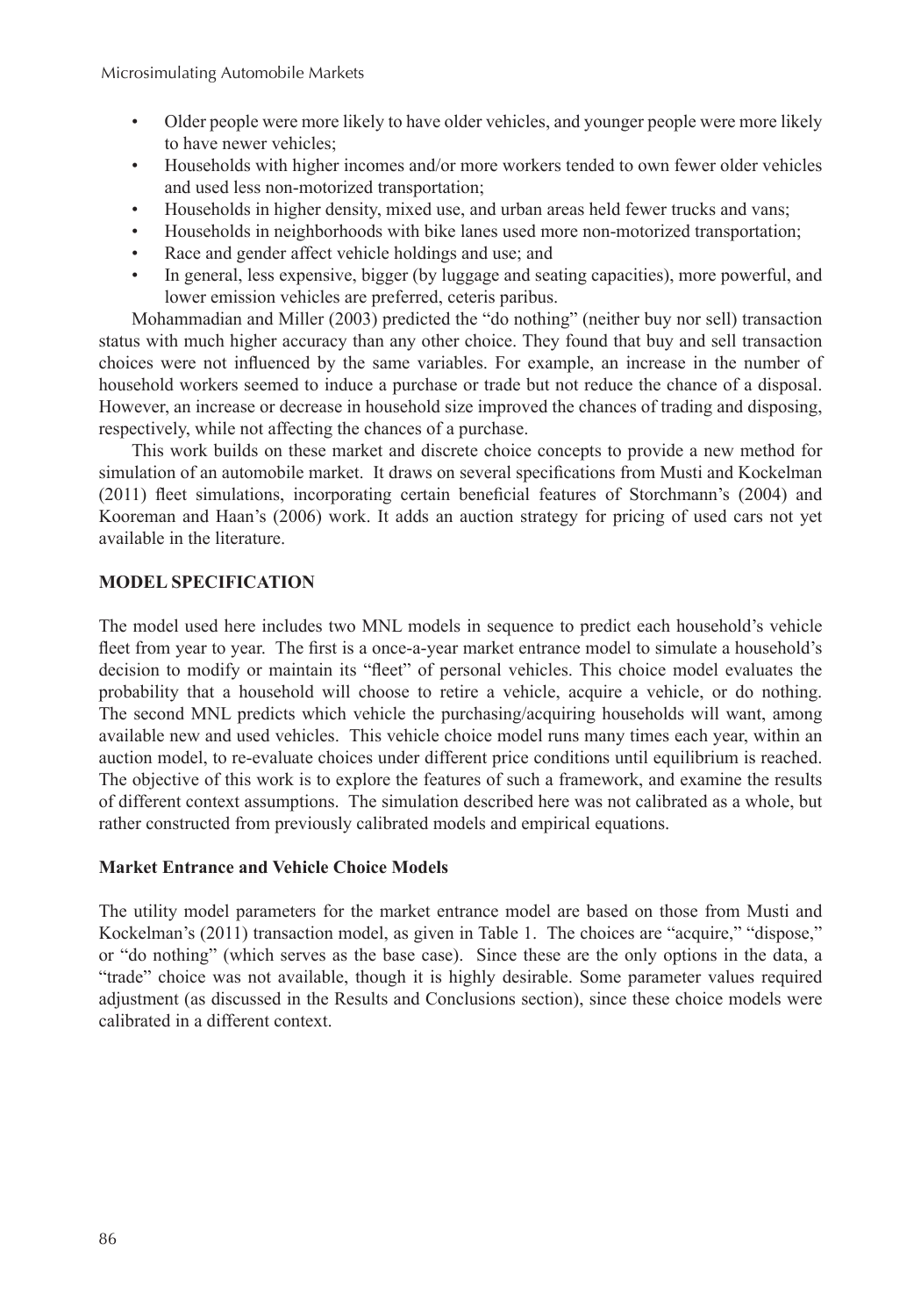| Variable                                        | Coefficient | <b>T-Stat</b> |
|-------------------------------------------------|-------------|---------------|
| Acquire (Buy)                                   | $-1.8314$   | $-7.33$       |
| Dispose (Sell)                                  | $-3.7824$   | $-8.96$       |
| Number of vehicles in the household x Dispose   | 0.4077      | 2.44          |
| Number of workers in a house x Buy              | 0.2510      | 2.31          |
| Female indicator x (Acquire, Dispose)           | $-0.3303$   | $-1.79$       |
| Maximum age of vehicle in household x (Acquire, |             |               |
| Dispose)                                        | $-0.0955$   | $-4.63$       |
| Income of household x Do nothing                | $-2.25E-06$ | $-1.33$       |
| Log Likelihood at Constants                     | $-505.37$   |               |
| Log Likelihood at Convergence                   | $-448.65$   |               |
| Pseudo $R^2$                                    | 0.3679      |               |
| Number of households                            | 640         |               |

**Table 1: MNL Parameter Estimates for Annual Vehicle Transactions**

(Source: Musti and Kockelman, 2011)

The MNL vehicle choice model estimates the systematic utility of each vehicle available in the market for each household. The model offers nine vehicle choices with distinct body types, fuel costs, and prices, representing the range of the most popular vehicles available in the U.S. Each of these nine vehicle types were offered as new (with set prices and unlimited supply) and competed with any used vehicle put up by sellers. Vehicle and household attributes serve as covariates in the utility expression (Table 2).

The first nine vehicle (and household) attributes shown in Table 2 are not specifically related to used vehicles and so were taken from Musti and Kockelman's (2011) vehicle choice model. In addition to these, four used-vehicle variables were added. Musti and Kockelman's (2011) model did not contain such variables, so these were derived based on other sources (Kooreman and Haan (2006) and Storcheman (2004), as discussed below.

The *Used* indicator x *Income class* level coefficient was approximated such that the lowest income groups are more likely and the highest income groups are very unlikely to choose a used car. The income groups were classified from 1 to 12 with 1 being the lowest (under \$5,000) and 12 being the highest (above \$250,000). At the lower income levels, this has a value in the utility equation close to the difference between two similar body types, making it slightly more probable that a buyer would switch from his/her optimal body type to a similar one if a reasonable used one is available. This was done on a purely intuitive basis, because such used-vehicle data do not exist. At high-income levels, a used car would decrease the utility at a value close to that expected between dissimilar body types, making a used car a very unlikely choice for a household making \$200,000 or more each year.

The next two variables (*Price new x 10<sup>-5</sup> x Used indicator* and *Price new x 10<sup>-5</sup> x exp(age*  $\hat{ }$  $\delta$ *)*) are based on the price when new and correspond to loss of vehicle value/utility with vehicle age. This is assumed to be universal to all buyers in the market. The values are based on Storcheman's (2004) price depreciation equation, as discussed later. Thus, the negative utility from vehicle aging should generally match the utility difference that comes with paying the initial auction price versus the new price. They will not exactly cancel, however, because different income groups are assumed to value used vehicles differently, and the market model allows prices to vary, as explained in the next section.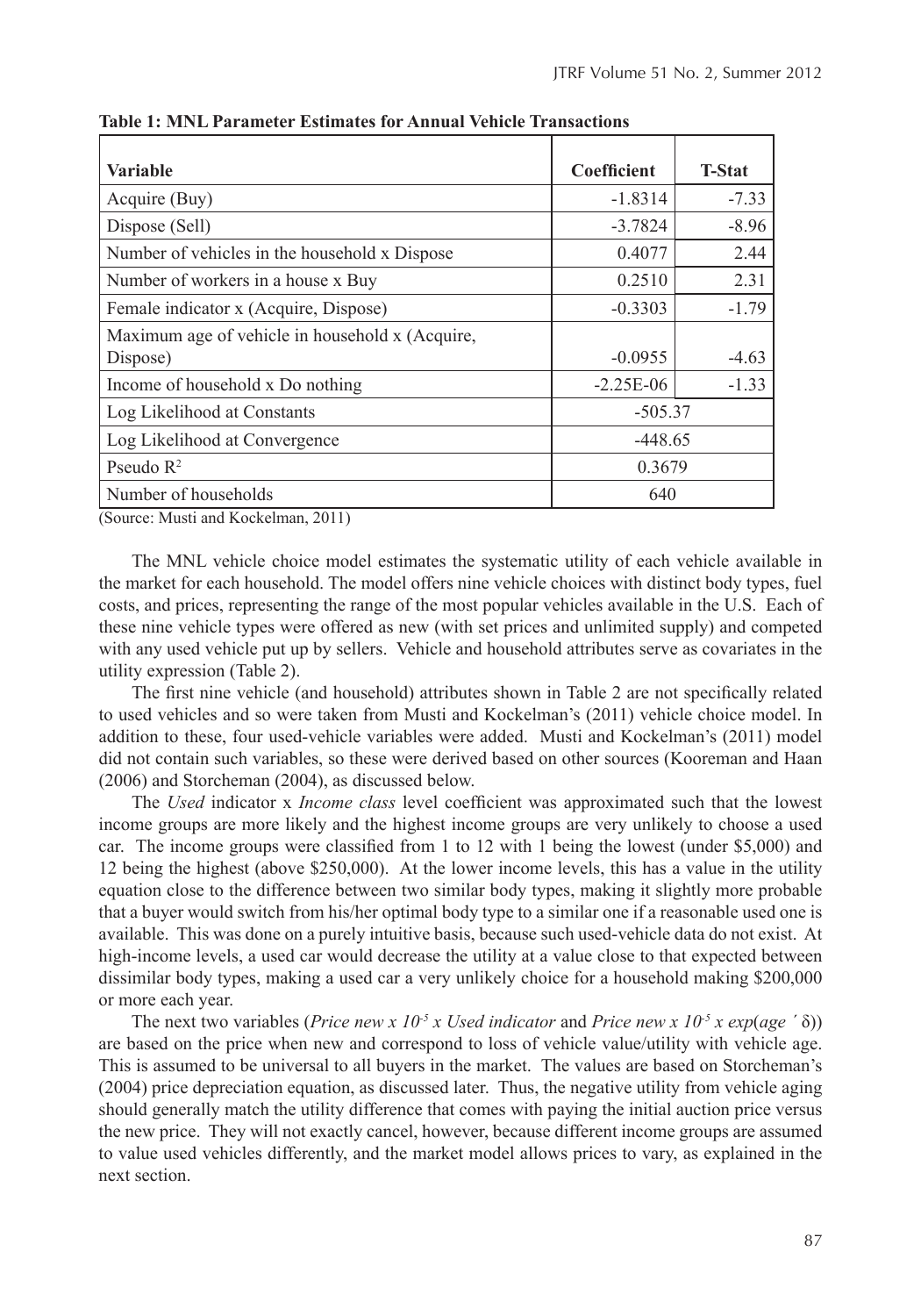Table 2's last variable involves a 100,000-mile (odometer reading) indicator with current price to reflect the nonlinear drop in vehicle value associated with this significant usage milestone. The coefficient is such that the loss of utility will be that of 5% of its monetary value, as suggested by Kooreman and Haan (2006).

| <b>Variable</b>                                                          | Coefficient | t-stat  |
|--------------------------------------------------------------------------|-------------|---------|
| Fuel cost                                                                | $-8.514$    | $-2.83$ |
| Purchase price (current) $x$ 10 <sup>-5</sup>                            | $-5.57$     | $-3.94$ |
| Age of respondent less than 30 indicator x Midsize car                   | 0.3627      | 2.28    |
| HHsize greater than 4 indicator x SUV                                    | 0.8756      | 3.41    |
| HHsize x Van                                                             | 0.2895      | 4.66    |
| Crossover sports utility vehicle $(CUV^*)$                               | $-0.4148$   | $-2.43$ |
| Luxury car                                                               | $-1.121$    | $-3.51$ |
| Suburban x SUV                                                           | 0.2632      | 1.32    |
| Urban x Midsize car                                                      | 0.1864      | 1.21    |
| Used indicator x (Income class - $3$ )**                                 | $-0.3333$   |         |
| Price new x $10^{-5}$ x Used indicator**                                 | 5.57        |         |
| Price new x 10 <sup>-5</sup> x exp(age $\delta$ )**                      | $-5.23$     |         |
| Over 100k miles indicator x Purchase price (current) x 10 <sup>-5*</sup> | $-0.2785$   |         |

| <b>Table 2: Vehicle Choice Model Parameters</b> |  |  |  |  |
|-------------------------------------------------|--|--|--|--|
|-------------------------------------------------|--|--|--|--|

Note: \* CUVs are SUVs with a unit-body car platform. Popular models include the Honda CR-V and Toyota RAV-4. \*\* denotes variables added to the model of Musti and Kockelman (2009).

#### **Auctioning and Market Pricing**

In lieu of neglecting prices or referring to exogenous price functions, the model developed here uses an alternating double auction-based market pricing simulation, similar to that in Zhou and Kockelman (2011) and Sadrieh (1998) – and as described below, for prices of used vehicles (only). Unlike the transaction and vehicle choice models, the auction structure is not a direct simulation of the actions of buyers or sellers in the automobile market. Clearly, the sale of used vehicles directly or through dealers does not have such an open bidding process. Here, an auction bidding methodology is used to simulate prices, based on the preferences of individual buyers and offerings of actual sellers.

The market entrance model selects the (mutually exclusive) buyers and sellers participating in the market each year. The vehicles consist of new vehicles (in unlimited supply, with *fixed* prices) and those to be sold by households making a sell transaction. The buyers are the households making a buy transaction. The rules are such that all buyers must buy an automobile, and all used vehicles (from sellers) must be bought, returned to the selling household, or scrapped.

The alternating double auction is a discrete-time version of the standard ("open outcry") auction. It cycles or alternates between seller bids and buyer bids. Initially, sellers offer their vehicles at an opening bid set at prices  $(P_0)$ , as described below. Buyers bid at that price on vehicles chosen by the vehicle choice model (i.e., those offering maximum net utility, after reflecting initial offer prices). Buyers act independently, and may only bid on a single (new or used) vehicle at each stage. There is no limit on the number of bids a vehicle can receive. At the beginning of the second cycle, sellers make price adjustments based on the buyers' bids. The sellers will decrease and increase prices of all used vehicles in zero- and two-plus (buyer-) bidder situations, respectively, by a small increment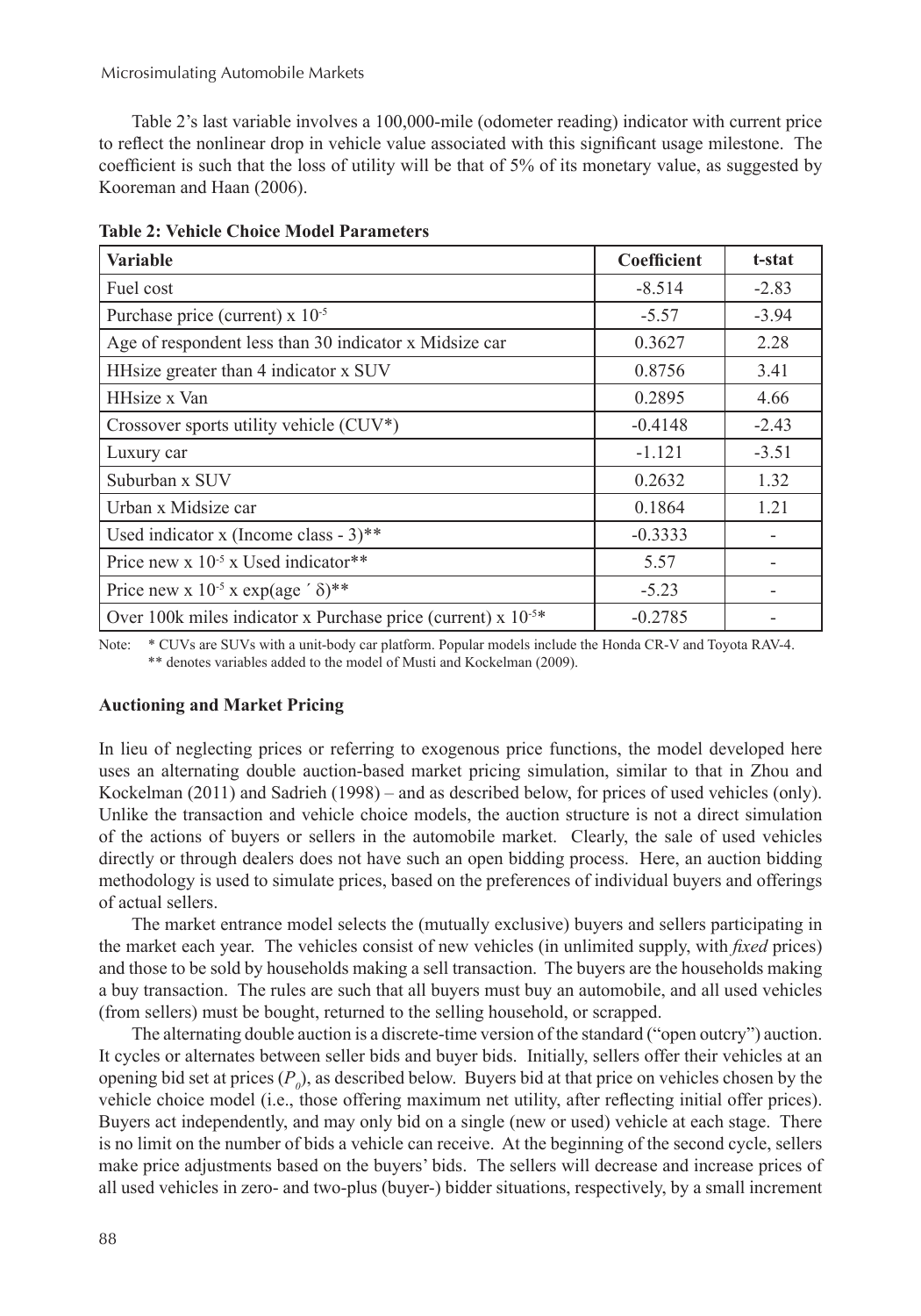(assumed to be 1% of the vehicle model's price new – or \$200 for a \$20,000 MSRP vehicle), while single-bid vehicles maintain their current price. The vehicle choice model then runs again, and all remaining buyers put in new bids on those vehicles offering them the greatest (random) utility gain. These cycles continue until all buy decisions have been executed.

If a vehicle's price falls below the scrappage price, it is immediately taken off the market and cannot return. If a vehicle's price reaches its maximum allowed price with more than one bidder, it is given, at that maximum price, to a randomly chosen bidder. A vehicle at maximum price is no longer evaluated by other bidders, but the winning bidder may choose to switch to a different vehicle as prices change. The minimum and maximum prices are set by an arbitrary  $[P_0 - 0.15P_0, P_0 + 0.15P_0]$ .

For the bidding to end, two conditions must be met: no vehicle may have more than one bidder and no vehicle may have zero bidders if it is at a price greater than its (exogenously set) minimum price. Similar to Zhou and Kockelman (2011), if a vehicle reaches its minimum price without bidders, it is returned to its owner.

The opening auction prices  $(P_0)$  of used vehicles are set using the logarithmic depreciation function recommended by Storchmann (2004), where  $P_t = P_{new} e^{a+dt}$ . Here,  $P_t$  is price at year *t*,  $P_{new}$ is new price, and  $\alpha$  and δ are depreciation parameters. There is also an additional 5% price drop for vehicles past 100,000 miles, as implied by Kooreman and Haan (2006), and the minimum  $P_{\theta}$  is the scrappage price. Though Storchmann's (2004) study included regressions that were model- (and nation-) specific, a single number is used here for all models, for simplicity and because Storchmann (2004) did not include vehicles representing all body types. Only U.S. coefficient values are applied here, as shown in Table 3. Table 3's vehicle models were chosen by Kooreman and Haan because they are very common in the U.S. used-car market. In this study, these values were assumed to be  $\alpha$  $= -0.05$  and  $\delta = -0.175$ . It should be noted that the Civic and Accord are considered to have some of the lowest depreciation rates among all makes and models. (Lienert 2005, Consumer Reports 2010) Prices of new vehicles are set exogenously, based on MSRPs used in Musti and Kockelman (2011).

| <b>Vehicle Make &amp; Model</b> | $\alpha$ |          |
|---------------------------------|----------|----------|
| GM Cadillac Seville             | $-0.14$  | $-0.163$ |
| Toyota Camry                    | $-0.01$  | $-0.168$ |
| Honda Accord                    | 0.14     | $-0.191$ |
| Honda Civic                     | $-0.15$  | $-0.172$ |

**Table 3: Parameter Values for Price Depreciation from Storchmann (2004),**  $P_t = P_{new} e^{a+dt}$ 

#### **The Simulation Program**

A simulation program was written in MATLAB's m-language, to mimic Austin households making new- and used-vehicle choices over 20 years. The program has a main layer that tracks households and vehicles over time, and a market–level layer that determines prices and vehicle selection in a given year, mimicking the layers of the logit models. The main layer tracks the state of households and vehicles and contains the "market entrance" functions. This includes selecting vehicles and buyers for the market, and updating ownership and other information. The market layer uses the vehicle choice model to determine purchases and runs until market clearance is achieved.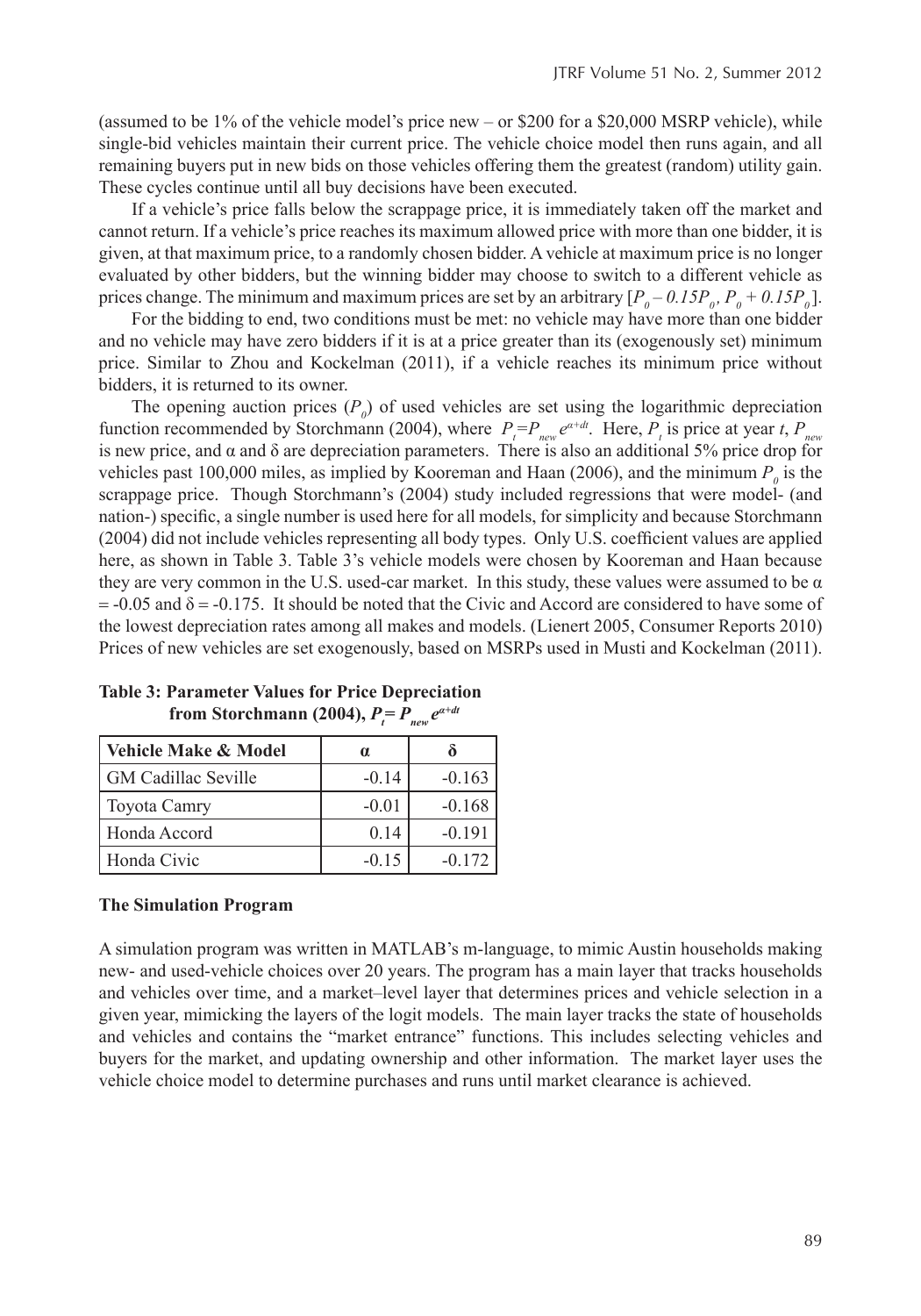



Figure 1 shows the basic flow in one year of the simulation. In the market entrance model, households choose to bypass the market (do nothing), sell a vehicle in the market, or enter it as a buyer. The vehicle choice model selects a vehicle in the household fleet to sell, and this vehicle is put into the market. In the market, vehicles and households are run through the vehicle choice model to determine which automobiles households wish to buy. After the market clears, the yearly update module places vehicles into their new (or old, if unsold) households and updates mileage and vehicle age information. The mileage added on a vehicle in any given year varies by its current owner, who has an associated usage per year, which is given in input data. The yearly mileages are based on averages from the household data and are held constant through the simulation.

The model was run for 20 year-long iterations on a fixed set of households. These households' attributes were not updated over time (to reflect aging individuals and the like), and no households are added or removed (to allow for more straightforward simulation). Such updating is, of course, feasible and useful in the context of real-world applications but beyond the focus of this work. The data used for simulation included 5,000 simulated households generated by duplicating the 637 households (not including those with incomplete data) from Musti and Kockelman's (2011) survey data. Use of 5,000 households allows for a market large enough to function but small enough to easily test. Table 4 provides a summary of these households' attributes (and the specific respondent on the Musti and Kockelman (2011) survey).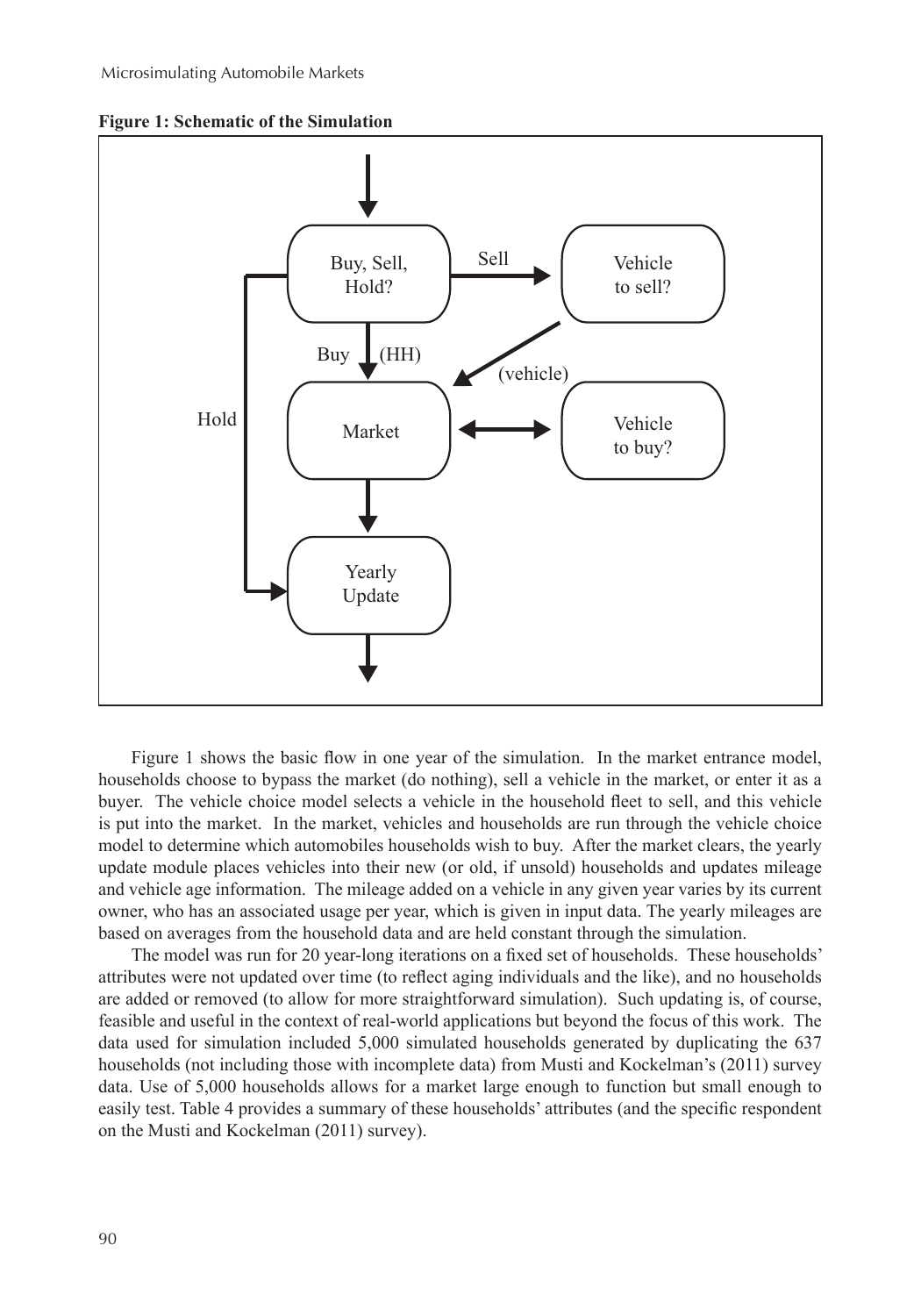|                            | Average | <b>Minimum</b> | <b>Maximum</b> | Std. Dev. |
|----------------------------|---------|----------------|----------------|-----------|
| Household Size             | 2.21    |                |                | 1.25      |
| Number of Vehicles         | 1.61    |                |                | 0.87      |
| Age of HH head (years)     | 36.8    | 20             | 70             | 15.0      |
| Household Income (\$/year) | 86,271  | 5,000          | 250,000        | 67,048    |
| Female Indicator           | 0.36    |                |                | 0.48      |
| Number of Workers          | 1.46    |                |                | 0.85      |
| Miles per Year per Vehicle | 10,568  | 750            | 42,000         | 4,687     |

**Table 4: Summary of Simulated Households' Attributes**

#### **SIMULATION RESULTS**

The simulation successfully ran through 20 years of market decisions among the 5,000 households in 25 to 40 minutes, with each year taking between 20 seconds and 10 minutes. The bidding loops generally took between 20 and 500 iterations, but occasionally required more than 1,000. This volatility can be greatly reduced by limiting repeated, similar-price steps, but was allowed here for simplicity.

Several tests were undertaken to examine the effects of changes in model parameters. One important adjustment was required in Musti and Kockelman's (2011) market entrance model: The value of the coefficient on maximum age of a vehicle in the household's fleet for the buy and sell options was negative (-0.0955), making it less likely that a household would get rid of a vehicle or buy a new one as its oldest vehicle aged. To address the issue of unreasonable holding durations and the resulting vehicle lifespans, a hazard function (for vehicle lifetimes) was added to randomly remove vehicles from households without selling them. This addition allows the model to account for irreparable, stolen, and destroyed vehicles (e.g., via collision or major mechanical failures), with the hazard (risk of vehicle loss) rising with vehicle age (i.e., probability=1-aeb\*age-c), based on NHTSA statistics (Lu 2006). While more detailed survey data may capture such effects, this exogenous function can fill in the gaps. Selby (2011) describes these changes and variations in user inputs in detail.

Table 5 compares the fleet mix in the high fuel-price and base fuel-price scenarios after 20 years of the simulation. The increased gas prices (at \$5, rather than \$2.50, per gallon) result in share reductions for large cars and all light trucks (CUVs, SUVs, pickups, and vans). Small share increases were observed in compact and midsize cars, with the majority of the shift going to the subcompact class, which offers the most fuel efficient vehicle type modeled.

Since governments sometimes choose to induce car turnover (thereby improving fleet emissions or safety) by offering scrappage subsidies (e.g., the Obama Administration's "Cash for Clunkers" program or those described in Esteban [2007]), such subsidies are an input parameter of interest. A simulation was done in which the scrappage incentive (per qualifying vehicle) was increased from \$500 to \$2,500 (for all vehicles). The new scenario encouraged an expected rise in vehicles sold for scrap and a drop in the numbers removed via the hazard function, as seen in Table 6. The average number of auction rounds fell by more than 50%, with vehicles exiting for scrappage more quickly. On average, only one vehicle went unsold every two auctions when the subsidy was offered. Additionally, used-car sales went down 12% (by about 475 vehicles), while new car sales were up 3% (by 225 vehicles). There were slightly more (1.5%) total vehicles (held initially plus purchased during simulation) with the higher scrappage rate offered, and somewhat fewer (-2.2%) purchases made. This may be the result of the removal of low-value cars that had been sold multiple times in the base case but scrapped early on in those with the higher subsidy. The distribution of vehicles' ages in the final simulation year (Year 20) did not change substantially between the cases.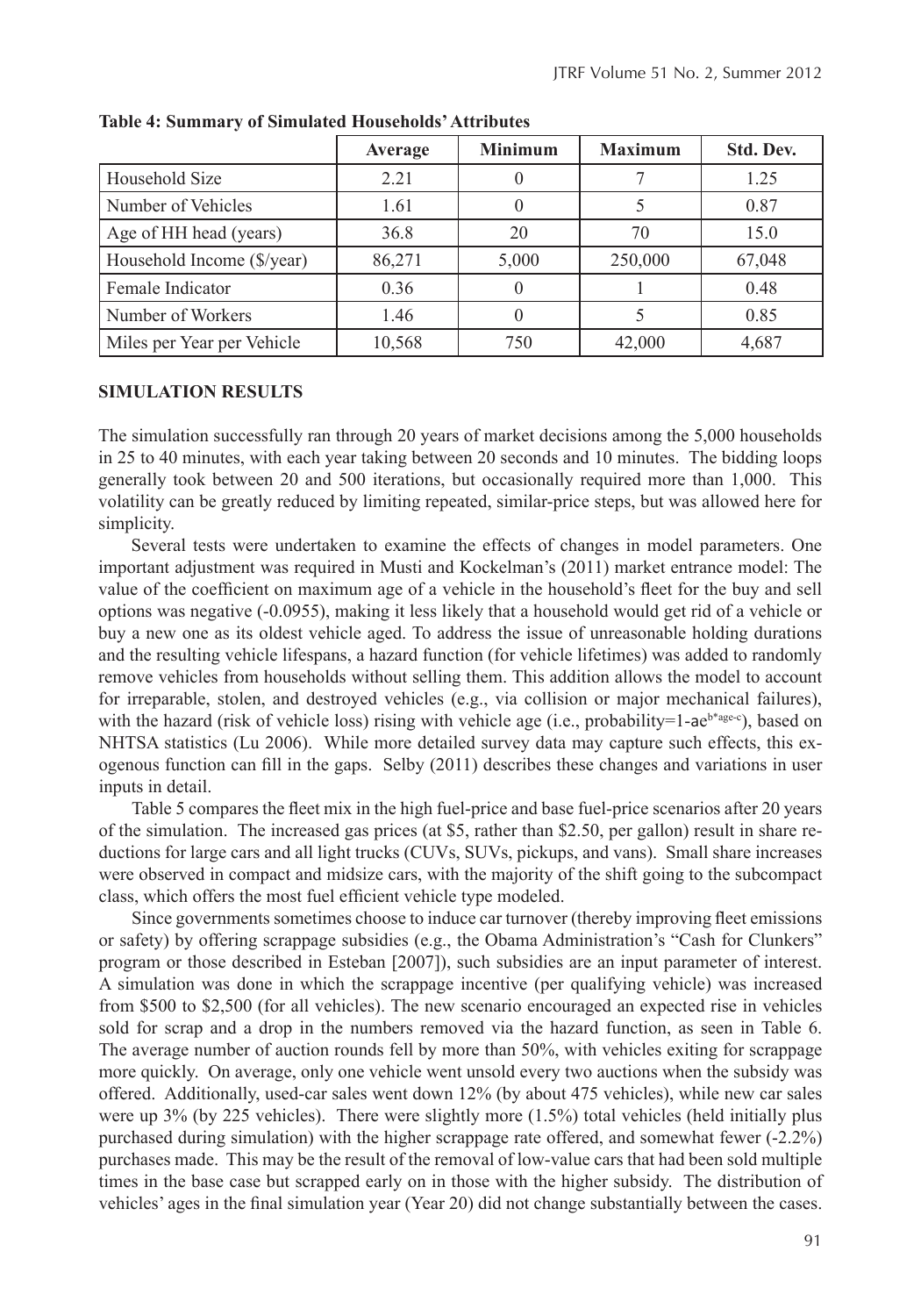|            |                                             | <b>High-Fuel Cost</b><br><b>Scenario Shares</b> |
|------------|---------------------------------------------|-------------------------------------------------|
|            | <b>Base Case Shares (\$2.50/</b><br>gallon) | $(\$5/gallon)$                                  |
|            | Year 20                                     | Year 20                                         |
| Subcompact | 25.9%                                       | 35.0%                                           |
| Compact    | 11.0%                                       | 11.8%                                           |
| Midsize    | 14.6%                                       | 14.9%                                           |
| Large      | 8.1%                                        | $6.8\%$                                         |
| Luxury     | $1.1\%$                                     | $1.2\%$                                         |
| <b>CUV</b> | $7.0\%$                                     | $6.4\%$                                         |
| <b>SUV</b> | $6.5\%$                                     | $4.9\%$                                         |
| Pickup     | 8.2%                                        | 5.8%                                            |
| Van        | 17.4%                                       | 13.1%                                           |

**Table 5: Model-Predicted Vehicle Holdings by Type After 20 Years**

#### **Table 6: Simulation Results for \$500- and \$2,500-per-Vehicle Scrappage Incentives**

|                                | <b>Base Case</b><br>(\$500 Scrappage) |              | <b>Scrappage Subsidy</b><br>(\$2500 Scrappage) |              |  |
|--------------------------------|---------------------------------------|--------------|------------------------------------------------|--------------|--|
|                                | <b>Per Year</b>                       | <b>Total</b> | <b>Per Year</b>                                | <b>Total</b> |  |
| Buyers in Auction              | 557                                   | 11,146       | 545                                            | 10,897       |  |
| Vehicles in Auction            | 201                                   | 4,023        | 203                                            | 4,053        |  |
| <b>Auction Rounds</b>          | 346                                   | 6,914        | 154                                            | 3,081        |  |
| Vehicles Unsold                | $\overline{2}$                        | 47           |                                                | 10           |  |
| <b>Total Vehicles</b>          | 15,294                                |              | 15,517                                         |              |  |
| New Vehicles Purchased         | 7,255                                 |              | 7,478                                          |              |  |
| Used Vehicles Purchased        | 3,891                                 |              | 3,419                                          |              |  |
| Vehicles Scrapped              | 85                                    |              | 624                                            |              |  |
| Vehicles Removed by Hazard     | 8,250                                 |              | 7,808                                          |              |  |
| Average Vehicle Age in Year 20 | 7.81 yrs                              |              | 7.95 yrs                                       |              |  |

Figure 2 gives vehicle-age distributions at several time points over the simulation, for direct comparison with the NHTSA curves (Lu 2006) for cars and light trucks. It appears that, over the 20-year period, the program is reshaping the synthetic distribution of 5,000 households' vehicles into a smoother function. The rough peaks of the original data are removed by year 20, since those vehicles are all retired and have been replaced via a regular adoption of new vehicles.

Important concerns when running a simulation over a long period of time are the system's equilibrium, encroachment on boundary conditions, and/or cyclical patterns that the program may enter. Fifty-year runs were performed to examine the program's trajectory, and Figure 2 suggests that the model mimics the NHTSA curves (Lu 2006) rather well, which is heartening to see.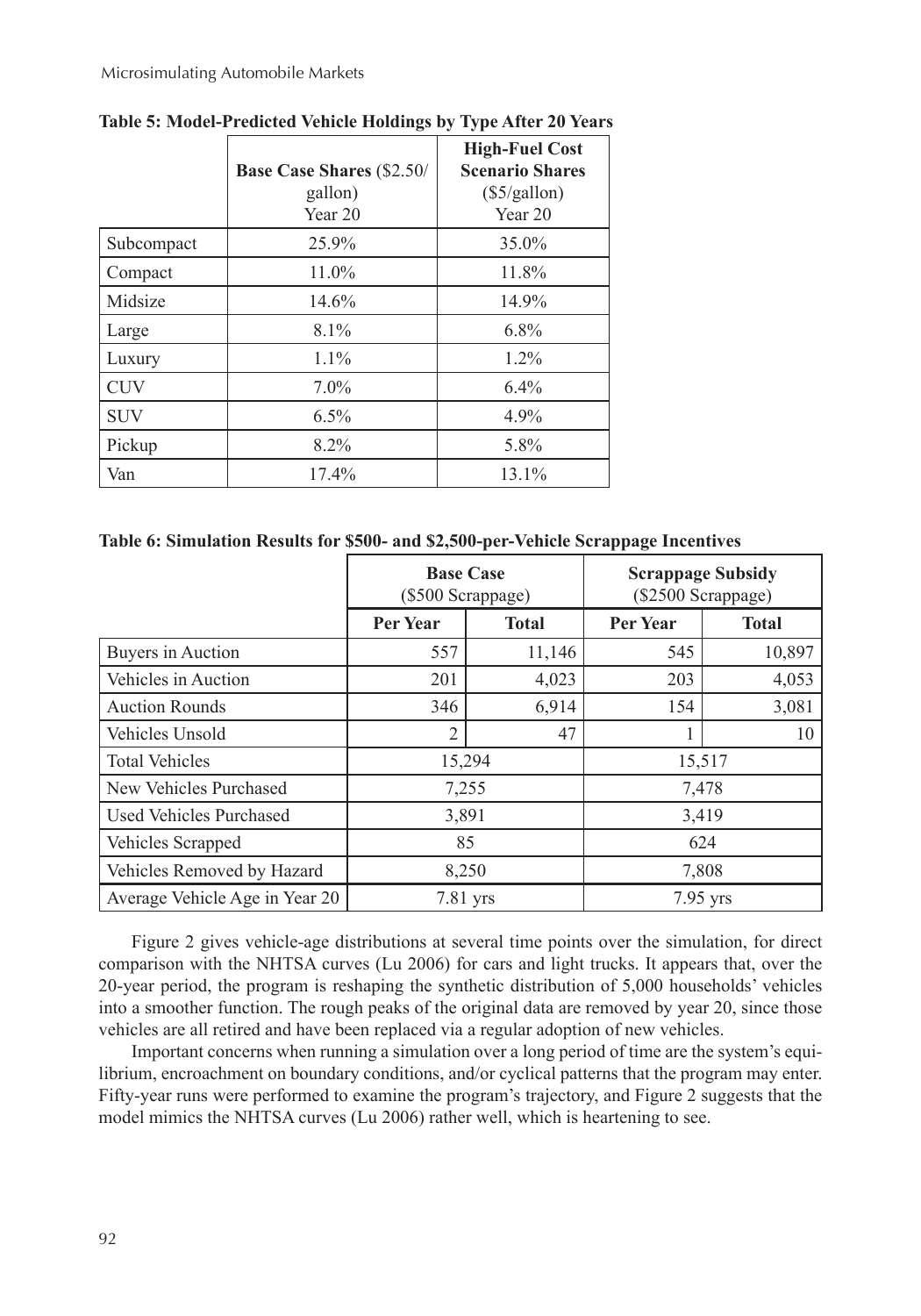

**Figure 2: Vehicle-Age Distributions for 20-Year and 50-Year Simulations**

Note: NHTSA Light Truck Curve Omitted for Readability of the 20-year Image

These various simulations illustrate the framework's flexibility, with results that highlight just a few of the comparisons that can be pursued. Not only can fuel, scrappage incentives, vehicle attributes, and household inputs be changed, but modules can be added without recalibration to incorporate more behavioral sophistication, including household evolution and greenhouse gas emissions estimation.

#### **CONCLUSIONS**

This work's results suggest significant potential of auction-style microsimulation for used- and newcar market modeling, while indicating areas for model enhancements. The general modeling approach offers analysts the advantage of determining market prices without requiring explicit supply and demand functions. It also sets all prices and purchase choices simultaneously, for the entire set of market actors (buyers and sellers). This type of model is designed to mimic disaggregate decisions on supply and demand, and microsimulation allows one to incorporate nearly limitless complexity in behavioral processes. With a fluid market and representative groups of buyers and vehicles, the prices and choices may tend toward an optimal set.

The approach taken here, to reflect transactions of used vehicles, extends the approaches taken in previous works – which either ignore such vehicles (e.g., Musti and Kockelman 2011) or assume an external supply of such vehicles (e.g., Mohammadian and Miller 2003). In this model, available used vehicles were compared directly to new vehicles by buyers. By comparing sale vehicle options directly, the model allows individual vehicles to have unique characteristics and avoids the assumption that every model year of a vehicle is for sale in a market. The auction structure sets prices based on the availability of vehicles and the individual preferences of people in the market. Prices and decisions thus react to market conditions such as changes in gas prices. With double gas prices, the model showed the subcompact's share jumping by 10% and the share of all truck types falling by 1% to 5%.

This simulation also suggests some opportunities for model enhancement. First and foremost, households should also be allowed to sell and buy vehicles in the same year – a feature not currently available due to lack of this choice in the survey from which the data is sourced. Consideration of budgetary constraints that many may be under when selecting a vehicle to pursue (and making an offer on that vehicle) would also improve its realism. The market entrance model populates the market with vehicles and buyers based on existing household and fleet attributes, while recognition of actual vehicle prices and availability in the new and used vehicle markets should prove more realistic. Robust data collection would encompass the current holdings and future plans of households, as well as the supply and pricing of vehicles. A shift in the conditions of the new and used markets will induce some to join and discourage others, changing market makeup.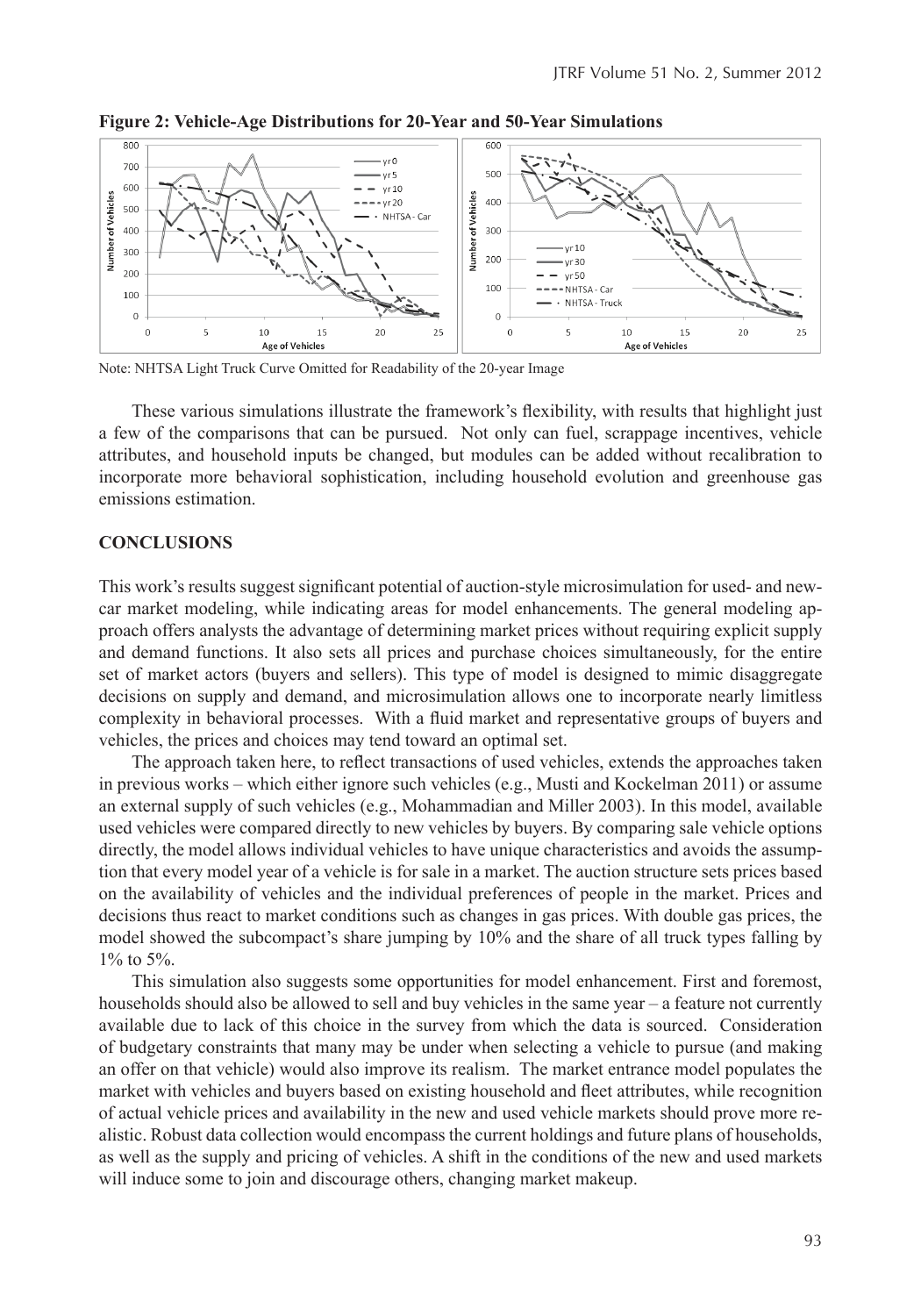The model used here also provides a history of prices, trades, and other information as outputs but does not use such information itself. A more sophisticated approach could incorporate it into subsequent years' market entrance decisions and pricing schemes. Previous information can provide a starting point for the current year. This would give some measure of continuity, a realistic assumption, from year to year. The effects of new vehicle price negotiation and credit availability may also be useful in future models. The framework presented here is quite flexible, and much can be added without substantive changes, including the evolution of households (e.g., the number, ages, and incomes of household members) and new vehicles (the fuel economy, price, and reliability).

As seen in the results, scrappage prices can affect market and vehicle holdings, with 3% more new cars sold and 12% fewer used vehicles purchased under a higher scrappage incentive. In addition to the price floor for scrappage, a hazard function was used to randomly remove vehicles as they age. This permits early and owner-unexpected exits/losses of vehicles due to a serious crash or other situations. Ideally, this loss should be better integrated with other market decisions (like vehicle use and age) or removed in favor of a more robust market calibration that more clearly models used-car behaviors. Predicting the price accurately depends somewhat on starting at the right point and a great deal on properly calibrating and quantifying the valuation of wear on a vehicle.

Including market pricing and used automobiles is a complicated but presumably central part of modeling a population's evolving vehicle fleet. This paper provides a framework for doing so and requires relatively few parameters for simulation. Additional work is necessary to add robustness and further empirical calibration of all model components.

#### **Acknowledgements**

We would like to thank Sashank Musti for sharing details of his past survey collection, Trevor Saas for helping generate synthetic-household data, Annette Perrone for her administrative assistance, and anonymous reviewers for their helpful comments.

## **References**

Berkovec, J. "Forecasting Automobile Demand Using Disaggregate Choice Models." *Transportation Research B,* (1985): 315-329.

Berkovec, J. and J. Rust. "A Nested Logit Model of Automobile Holdings for One Vehicle Households." *Transportation Research B,* (1985): 275-285.

Berry, Steven, James Levinsohn, and Ariel Pakes. "Automobile Prices in Market Equilibrium." *Econometrica*, (1995): 841-890.

Bhat, C.R., S. Sen, and N. Eluru. "The Impact of Demographics, Built Environment Attributes, Vehicle Characteristics, and Gasoline Prices on Household Vehicle Holdings and Use." *Transportation Research Part B*, (2008): 1-18.

Cassady, R. *Auctions and Auctioneering*. University of California Press, Berkeley, 1967.

Consumer Reports. "10 Best and Worst Cars for Depreciation." *MSN Autos*, 2010. Accessed April 15, 2010, at http://editorial.autos.msn.com/article.aspx?cp-documentid=435652.

DesRosiers, D. "Observations: Trends in Longevity." DesRosier Automotive Consulting, 2008. Accessed from http://www.desrosiers.ca/2007%20Update/Documents%20and%20 Reports/2008%20OBS/Obs%202008%20August.pdf on December 27, 2010.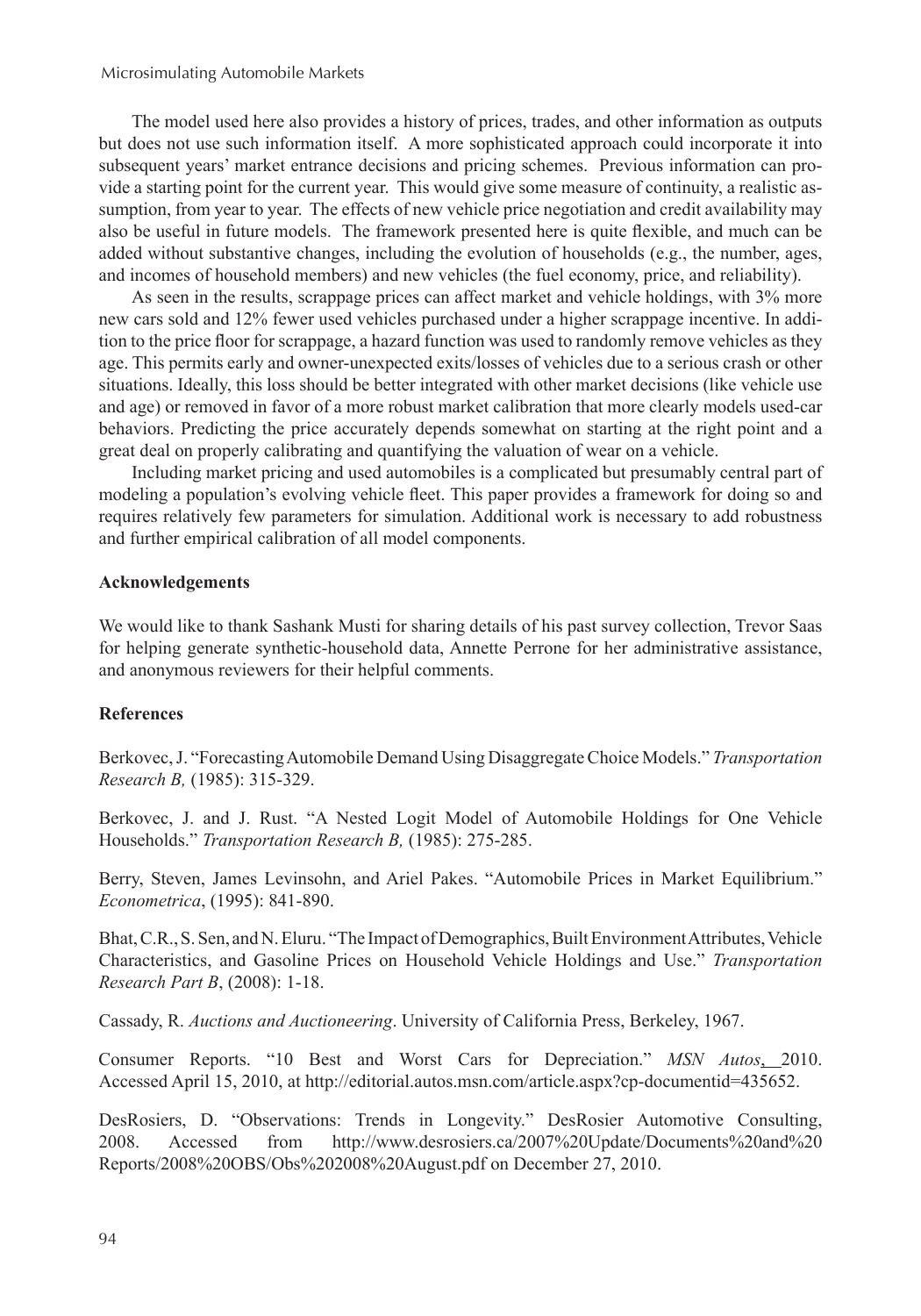Emons, W. and G. Sheldon. "The Market for Used Cars: A New Test of the Lemons Model." Centre for Economic Policy Research, 2002. CEPR Discussion Paper No. 3360. Available at http://www.vwl.unibe.ch/papers/dp/dp0202.pdf.

Espey, M. and S. Nair. "Automobile Fuel Economy: What is It Worth?" *Contemporary Economic Policy*, (2005): 317-323.

Esteban, Susanna. "Effective Scrappage Subsidies." *The BE Journal of Theoretical Economics*, (2007): 1-30.

Gibbons, R. *Game Theory for Applied Economists.* Princeton University Press, Princeton, New Jersey, 1992.

Greenspan, Alan and Darrel Cohen. "Motor Vehicle Stocks, Scrappage, and Sales." *The Review of Economics and Statistics,* (1999): 369-383.

Kooreman, Peter and Marco Haan. "Price Anomalies in the Used Car Market." *De Economist* 154, (2006): 41–62.

Lienert, Dan. "Ten Cars with the Best Residual Values." *Forbes.com,* 2005*.* Accessed April 15, 2010, http://www.forbes.com/2005/07/18/cars-vehicles-lifestyle-cx\_dl\_0718feat.html

Lu, S. "Vehicle Survivability and Travel Mileage Schedules." Washington: National Highway Traffic Safety Administration (NHTSA), 2006. DOT HS 809 952.

Mohammadian, A. and E. J. Miller. "Dynamic Modeling of Household Automobile Transactions." *Transportation Research Record* 1831, (2003): 98-105.

Mueller, M.G. and de Haan, P. "How Much do Incentives Affect Car Purchase? Agent-based Microsimulation of Consumer Choice of New Cars – Part I: Model Structure, Simulation of Bounded Rationality, and Model Validation." *Energy Policy* 37, (2009):1072-1082.

Musti, Sashank and Kara Kockelman. "Evolution of the Household Vehicle Fleet: Anticipating Fleet Composition, PHEV Adoption and GHG Emissions in Austin, Texas." *Transportation Research Part A*, (2011): 707-720.

National Household Travel Survey (NHTS). "National Data on the Travel Behavior of American Public," 2001. Accessed from http://nhts.ornl.gov/download.shtml on December 27, 2010.

Sadrieh, A. *The Alternating Double Auction Market.* Springer, Berlin, Germany, 1998.

Selby, B. "Spatial Prediction of AADT in Unmeasured Locations by Universal Kriging and Microsimulation of Vehicle Holdings and Car-Market Pricing Dynamics." Master's Thesis. Department of Civil Engineering, The University of Texas at Austin, 2011.

Storchmann, Karl. "On the Depreciation of Automobiles: An International Comparison." *Transportation,* (2004): 371-408.

Zhou, Brenda and Kara Kockelman. "Change in Land Use Through Microsimulation of Market Dynamics: Agent-based Model of Land Development and Locator Bidding in Austin, Texas." *Transportation Research Record* 2255, (2011): 125-136.